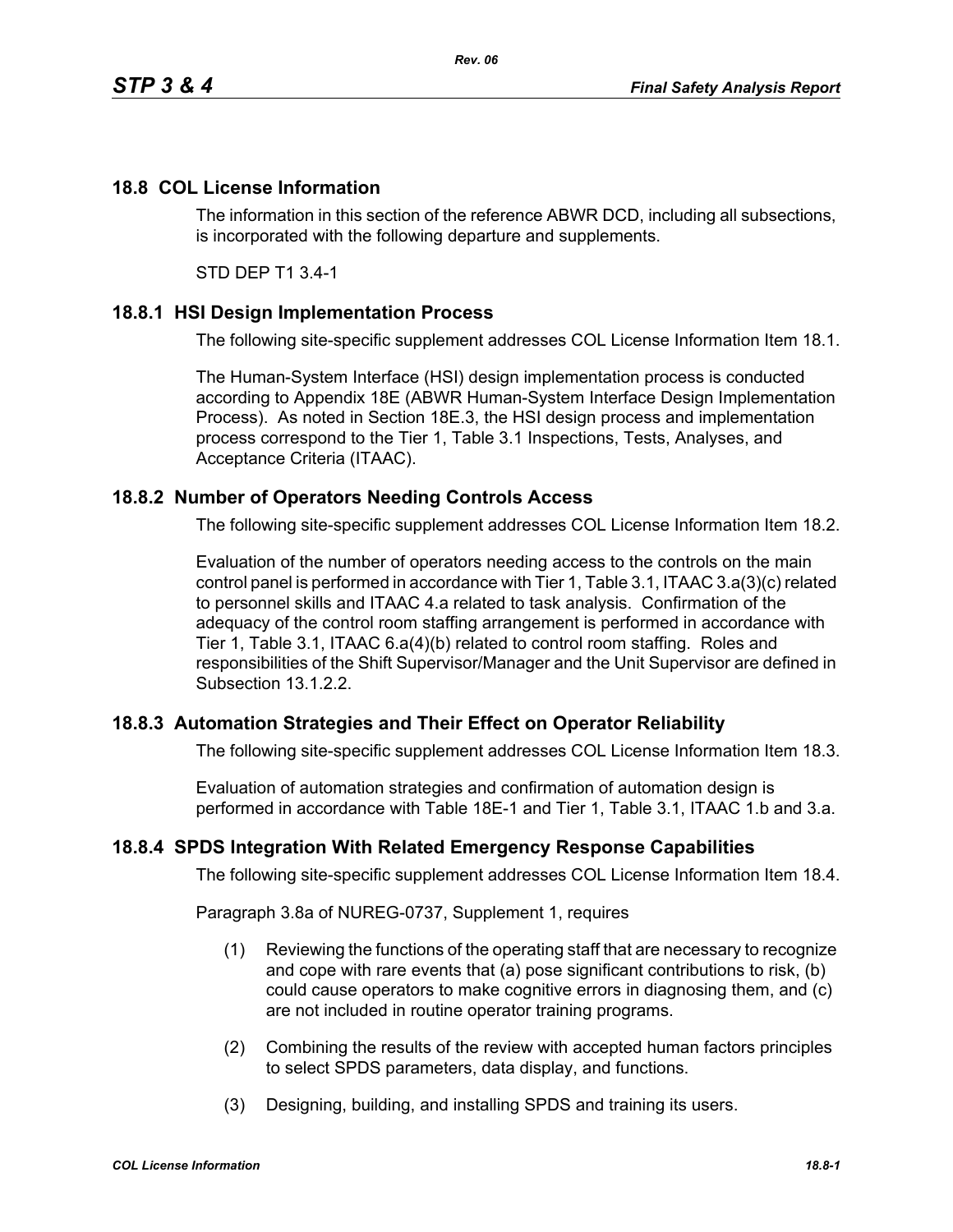Reviewing the functions of the operating staff considers insights from probabilistic risk assessment and human reliability analysis and is performed in accordance with Tier 1, Table 3.1, ITAAC 4 related to task analyses. Selection of safety parameter display system (SPDS) parameters, data display, and functions, including incorporation of the SPDS function as part of the plant status summary information on the large display panel (Subsection 18.4.2.1, Item 14), is performed in accordance with Tier 1, Table 3.1, ITAAC 5 related to HSI design. SPDS training is an integral part of control room operator training and identification of training needs is performed in accordance with Tier 1, Table 3.1, ITAAC 1.b(3) related to training.

## **18.8.5 Standard Design Features Design Validation**

The following site-specific supplement addresses COL License Information Item 18.5.

Validation of the main control room standard design features is performed in accordance with Tier 1, Table 3.1, ITAAC 6.

### **18.8.6 Remote Shutdown System Design Evaluation**

The following site-specific supplement addresses COL License Information Item 18.6.

Evaluation of reliability, and confirmation of design adequacy, of the Remote Shutdown System is performed in accordance with Tier 1, Table 3.1, ITAAC 5.a(2) related to HSI design, ITAAC 1.b(3) related to training, ITAAC 6.a(2)(a) related to validating equipment hardware and software-driven functions, and ITAAC 6.a(6) related to performance measures.

### **18.8.7 Local Valve Position Indication**

The following site-specific supplement addresses COL License Information Item 18.7.

Valve position indication (VPI) requirements, including monitoring that satisfies Regulatory Guide 1.47, are met as discussed in Subsection 1A.2.18 and Subsection 7.1.2. The following valves, for which evaluations indicate that local VPI is needed, are required to have a positive, mechanical indication of the valve's overall position which can be determined by direct observation at the valve without instruments or power:

- (1) All power-operated valves,
- (2) All large manual valves (i.e., 5 cm or larger),
- (3) Small manual valves (i.e., less than 5 cm) which are important to safe plant operations.

Local VPI requirement evaluation records shall be placed in the HFE Issue Tracking System. The local VPI requirements are imposed at a project-level and a componentlevel. A project-level design manual imposes requirements for standard HSI practice and NUREG-0700 compliance from system designers and specifiers of local control stations involving local VPI. Valve manufacturers are required to certify that valves meet valve procurement specifications, including compliance with local VPI requirements.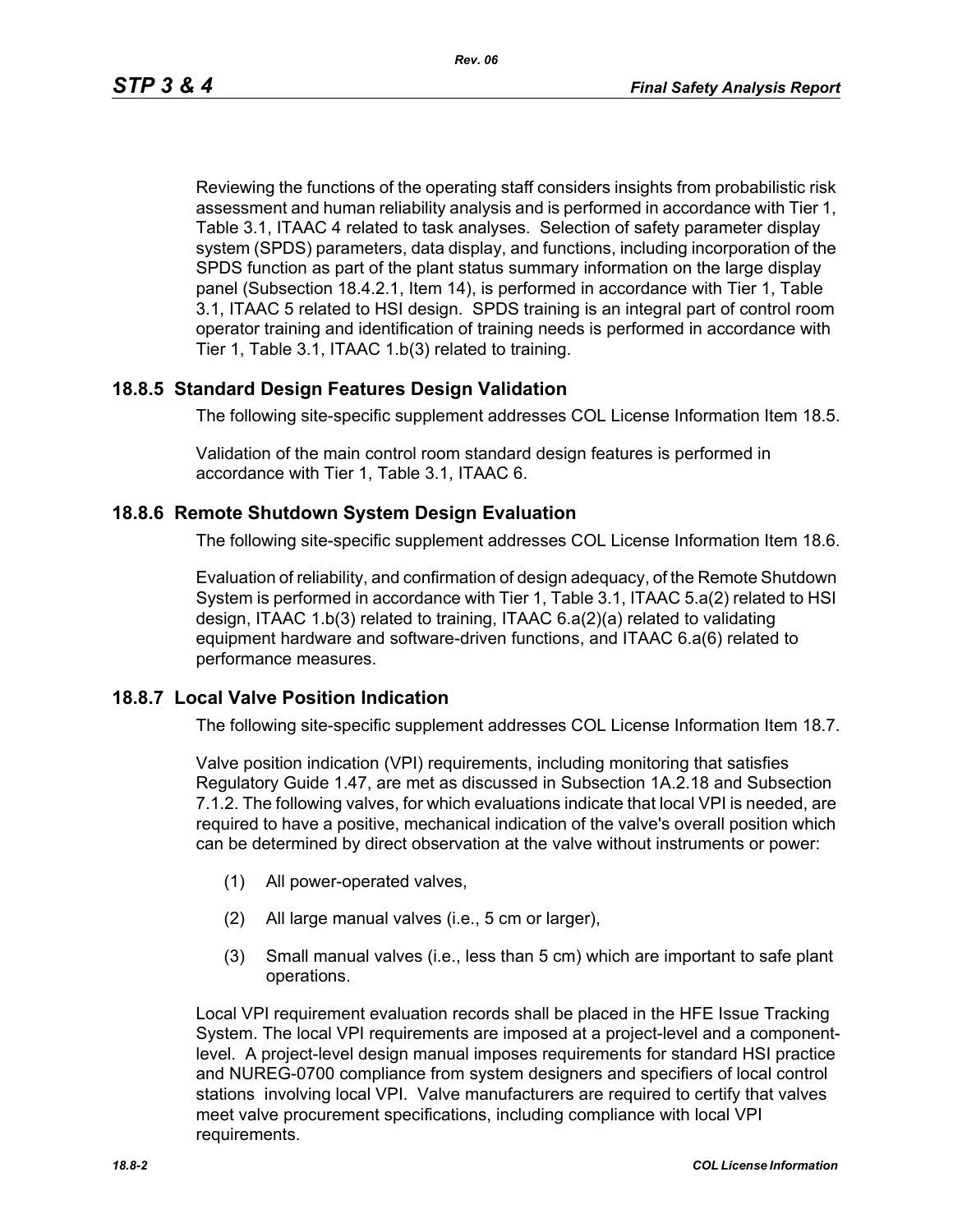## **18.8.8 Operator Training**

The following site-specific supplement addresses COL License Information Item 18.8.

An operator training program that meets the requirements of 10 CFR 50 is addressed in Section 13.2. Identification of personnel training needs is performed in accordance with Tier 1, Table 3.1, ITAAC 1.b(3) related to training.

## **18.8.9 Safety System Status Monitoring**

The following site-specific supplement addresses COL License Information Item 18.9.

The human factors aspects of TMI Item I.D.3 are addressed by the detailed design implementation process that is performed in accordance with Tier 1, Table 3.1 ITAAC. The design meets RG 1.47 (Bypassed and Inoperable Status Indication for Nuclear Power Plant Safety Systems) recommendations as described in Subsections 1A.2.18 and 7.1.2.10.2.

# **18.8.10 PGCS Malfunction**

STD DEP T1 3.4-1

*As part of the verification and validation effort, the COL applicant shall consider malfunctions of the Power Generation Control function of the process computer system* Plant Computer Functions *(Subsection 18.4.2.6.1).*

The following site-specific supplement addresses COL License Information Item 18.10.

Malfunctions of the Power Generation Control function are evaluated using dynamic task performance testing. The evaluation is performed in accordance with Tier 1, Table 3.1, ITAAC 6.a(5) related to operational conditions and upsets, and ITAAC 6.a(6) related to performance measures.

### **18.8.11 Local Control Stations**

The following site-specific supplement addresses COL License Information Item 18.11.

Evaluation of operations at local control stations critical to plant safety is performed in accordance with Tier 1, Table 3.1, ITAAC 2.a(3) related to critical functions, ITAAC 4.a(3) related to critical tasks, and ITAAC 6.a(4)(a) related to function and task achievement.

### **18.8.12 As-Built Evaluation of MCR and RSS**

The following site-specific supplement addresses COL License Information Item 18.12.

The as-built configurations of the main control room (MCR) and the remote shutdown system (RSS) are verified for conformance with the validated configurations. The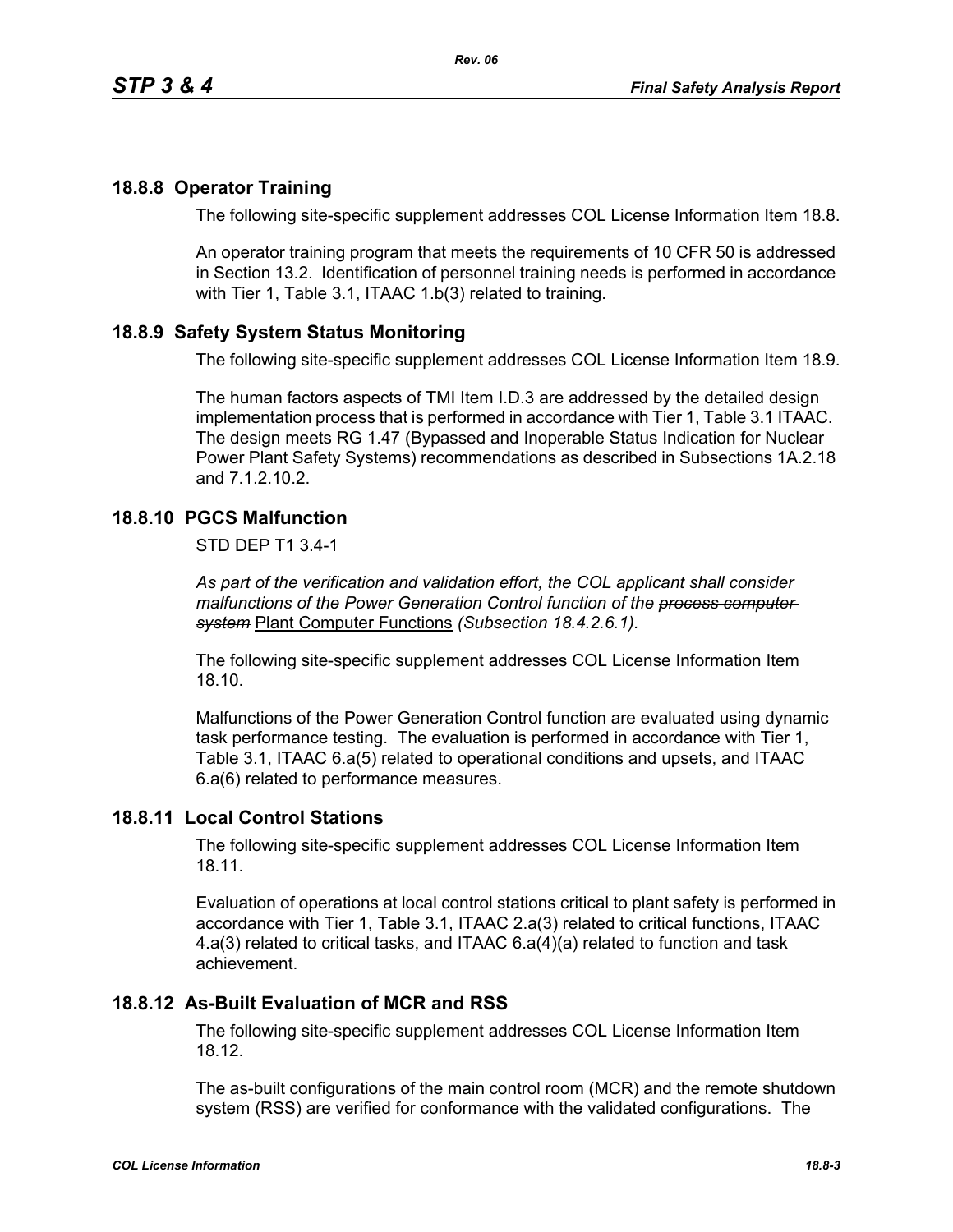verification is performed in accordance with Tier 1, Table 3.1, ITAAC 7, and the results are documented in a report.

# **18.8.13 Accident Monitoring Instrumentation**

The following site-specific supplement addresses COL License Information Item 18.13.

Accident monitoring instrumentation requirements, including TMI Item II.F.1 and the recommendations of Regulatory Guide 1.97, are met as discussed in Subsection 1A.2.17 and Section 7.5. TMI Item II.F.1 in NUREG-0737 (Clarification of TMI Action Plan Requirements, November 1980) concerns the potential for increased operator error due to adding accident monitoring displays and controls in the control rooms of existing plants. Accident monitoring instrumentation is part of the integrated HSI that is human factor engineered according to the HSI design implementation process described in Appendix 18E. The process considers (a) the use of accident monitoring information by an operator during both normal and abnormal plant conditions, (b) integration into emergency procedures, (c) integration into operator training, and (d) other alarms during emergency and need for prioritization of alarms.

# **18.8.14 In-Core Cooling Instrumentation**

The following site-specific supplement addresses COL License Information Item 18.14.

The standard ABWR design has reactor pressure vessel (RPV) level instrumentation that provides adequate detection and indication of in-core cooling as required by this TMI item (Ref: NUREG-1503, Subsection 20.5.30). In-core cooling instrumentation requirements, including TMI Item II.F.2 and the recommendations of Regulatory Guide 1.97, are met as discussed in Subsection 1A.2.16 and Section 7.5.

In-core cooling instrumentation is part of the integrated HSI that is human factor engineered according to the HSI design implementation process described in Appendix 18E. The process considers the types and locations of displays and alarms. It also considers (a) the use of in-core cooling information by an operator during both normal and abnormal plant conditions, (b) integration into emergency procedures, (c) integration into operator training, and (d) other alarms during emergency and need for prioritization of alarms.

# **18.8.15 Performance of Critical Tasks**

### STD DEP T1 3.4-1

*The COL applicant shall evaluate the adequacy of the HSI with respect to providing the controls, displays and alarms necessary for timely performance of critical tasks. Critical tasks shall include, as a minimum, those operator actions which have significant impact on the PRA results, as presented in Section 19D.7, and the operator actions to isolate the reactor and inject water for the postulated event scenarios of a commonmode failure of the Safety System Logic and Control System and/or the Essential Multiplexing System* Communication Function *concurrent with the design basis main*